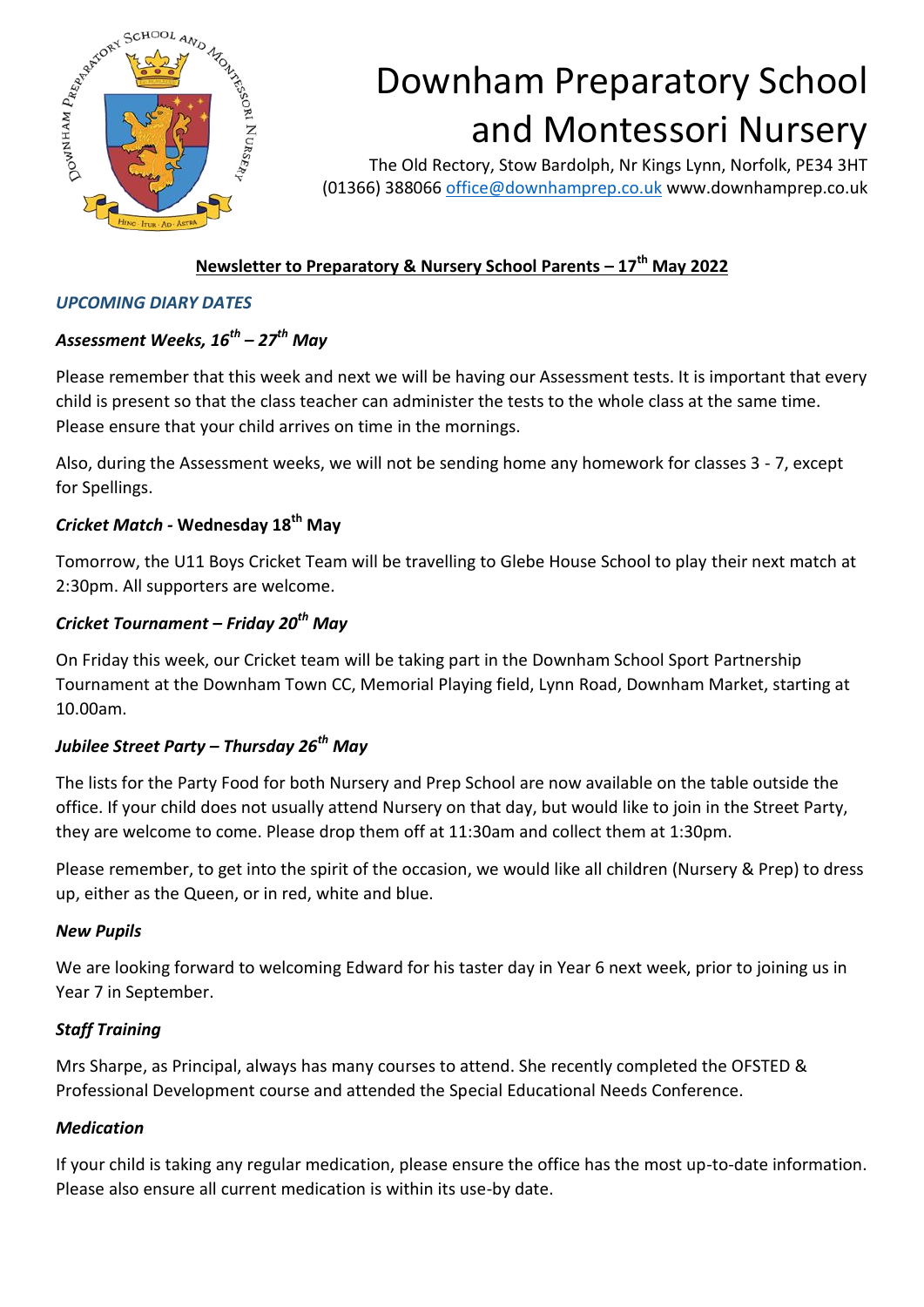#### *Instagram*

Please remember to check the school's Instagram regularly, for the latest updates, pictures and information.

#### *Eco-Schools Award*

As you may remember, the children decided to grow a plant in every classroom, in pots made with recycled materials. We are still hoping for more plants to be brought in, so that every classroom has at least one plant to look after. Also, if you have any seeds or cuttings you could give Miss Tighe for her vegetable garden, we would be most grateful.

#### *Foodbank Donations*

In the UK, more than 14 million people are living in poverty – including 4.5 million children. The Trussel Trust supports more than 1,200 food bank centres in the UK to provide a minimum of three days' nutritionally-balanced emergency food to people who have been referred in crisis, as well as support to help people resolve the crises they face.

As a school we are very keen to support local charities and we are aware that currently there are many families in Downham Market who have to rely on the foodbank. Our local foodbank is based at the Sovereign Centre, Trafalgar Industrial Estate in Downham Market. All donations are gratefully received, but, in particular, they are desperately in need of the following items:

Milk - Long-life, whole and semi-skimmed,

Meat products, meat pies,

Custard, jam, honey, chocolate spread, peanut butter,

Sponge puddings, cake mixes,

Tomato ketchup, couscous,

Toothpaste, toiletries, washing-up liquid.

If you would like to donate, please bring in your contributions and leave them in the box outside the office (or in the walkway if wet). We will ensure they are delivered promptly to the foodbank at the Sovereign Centre. Thank you.

#### *Cricket - Calling ALL girls in Year 6 and under*

**SPARKLE CRICKET FESTIVAL** - Open to all @ Stow cricket club Wednesday 1st June 2pm-4pm (during Half-term!) Have fun, learn new skills and maybe play matches. Mrs Rockcliffe will be there, not teaching but happy to provide some support for anyone who's keen but a bit nervous.

Any questions, please contact Neil or Amy on 07813 299586 or speak to Mrs Rockcliffe.